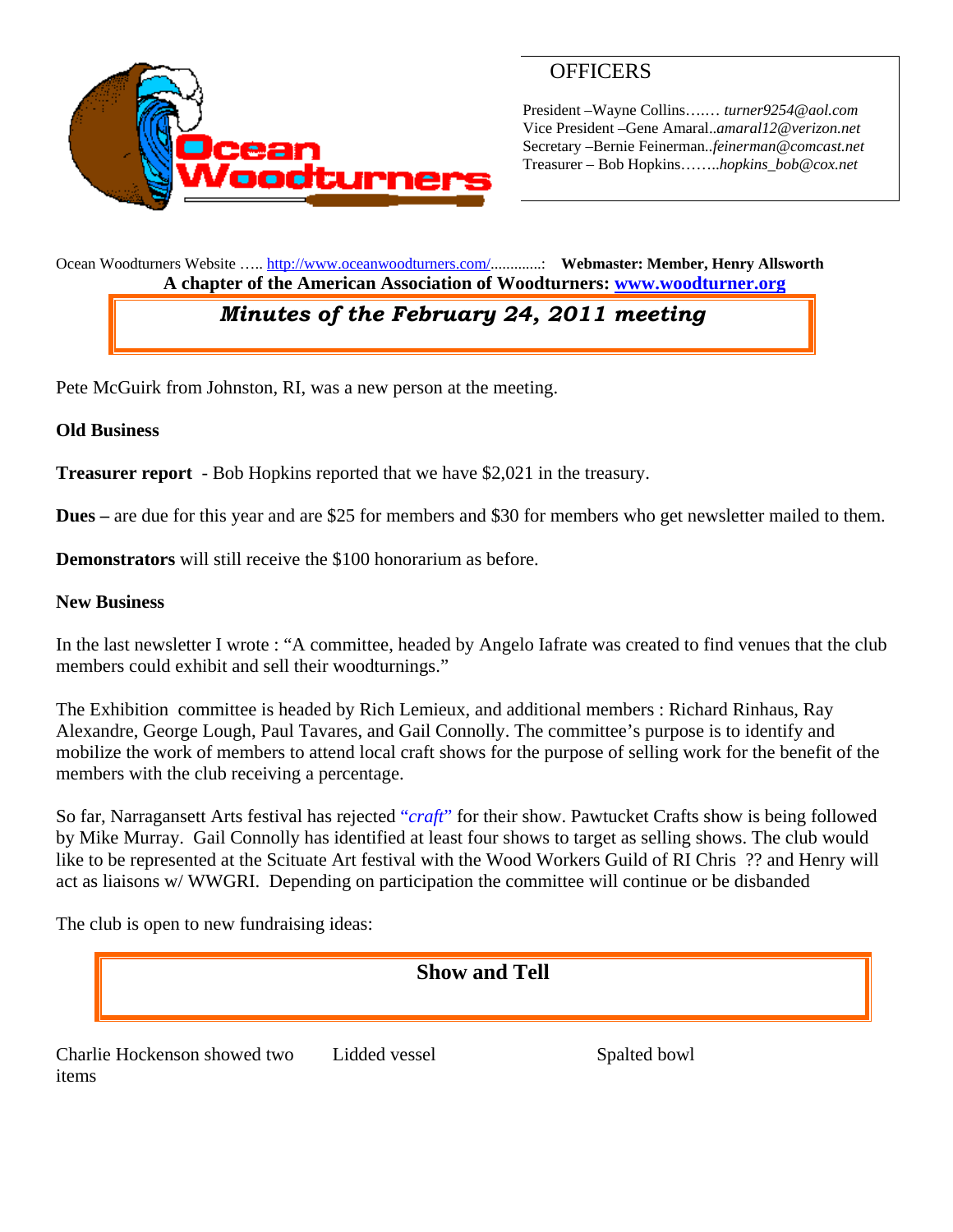

Ray Alexandre showed two segmented vessels





## **Demonstration**

Angelo Iafrate provided a set of sketches of different tool grinds for folks to print at home and reviewed many aspects of sharpening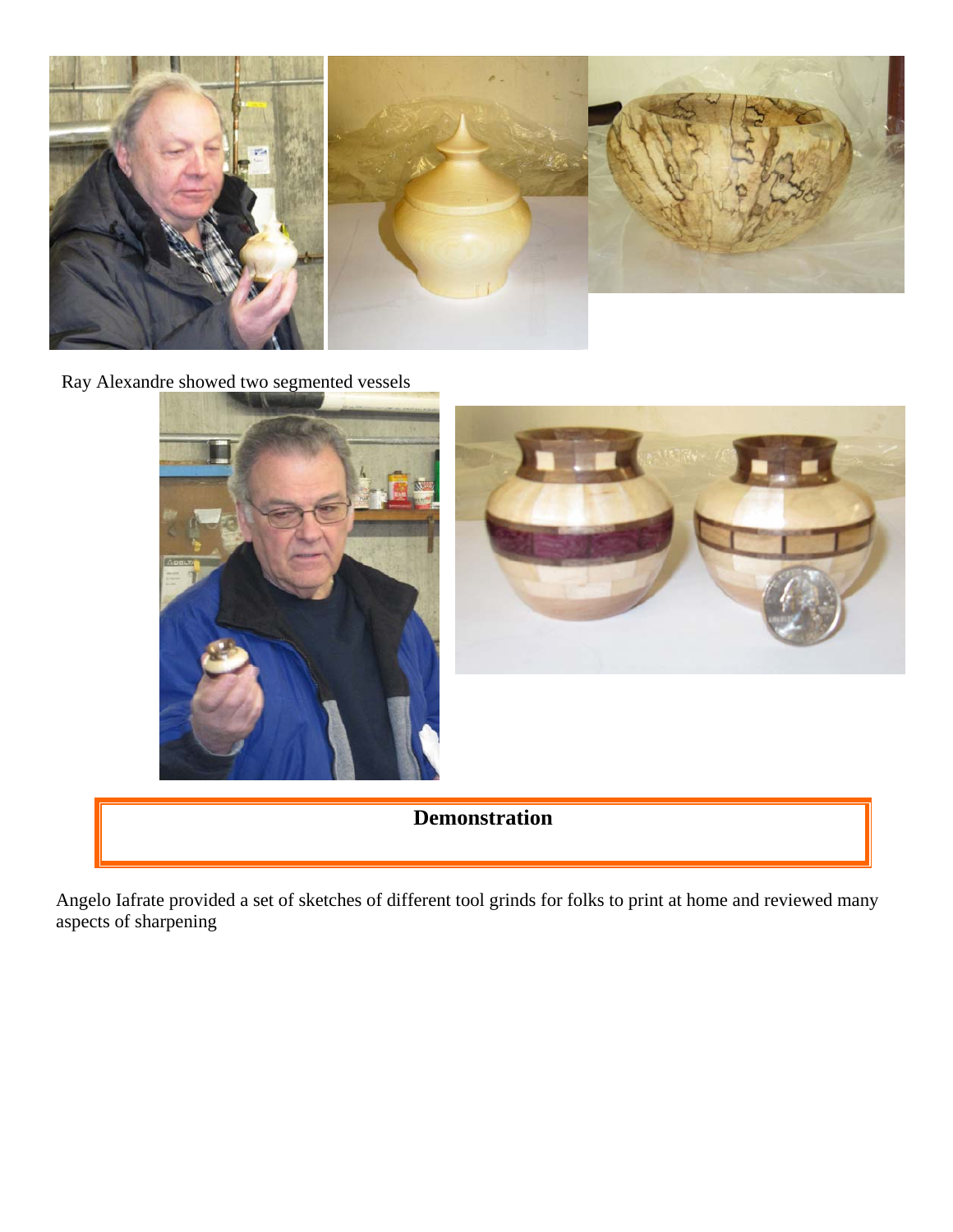





 The top gouge is the original "Jerry Glasser" grind and the bottom gouge is the way it is presently available





Grinding wheel balancing setup Sharpening setup with belt sander